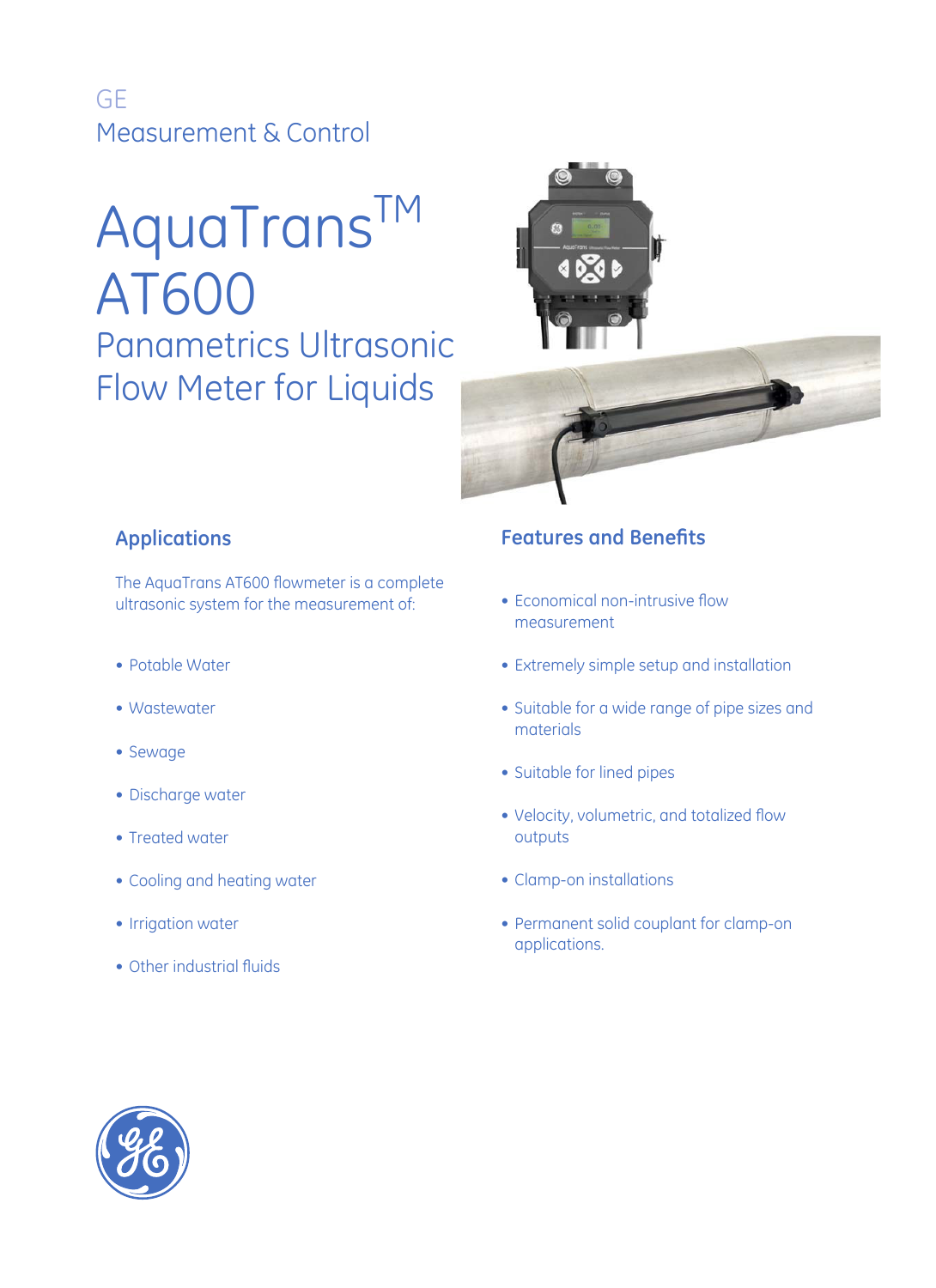## Liquid Flow Ultrasonic **Transmitter**

The AquaTrans AT600 liquid flow ultrasonic transmitter combines state-of-the-art flow measurement capability with a low-cost transmitter package that can be installed right at the process measurement point. It's designed specifically for water and wastewater applications in full pipes. The all-digital AquaTrans AT600 has no moving parts and requires minimal maintenance. An onboard microprocessor uses patented Correlation Transit-Time™ technology for long- term, drift-free operation. Automatic adjustment to changing fluid properties and dynamically configured operating software simplify programming.

## Transit-Time Flow Measurement

In this method, two transducers serve as both ultrasonic signal generators and receivers. They are in acoustic communication with each other, meaning the second transducer can receive ultrasonic signals transmitted by the first transducer and vice versa.

In operation, each transducer functions as a transmitter, generating a certain number of acoustic pulses, and then as a receiver for an identical number of pulses. The time interval between transmission and reception of the ultrasonic signals is measured in both directions. When the liquid in the pipe is not flowing, the transit-time downstream equals the transittime upstream. When the liquid is flowing, the transit- time downstream is less than the transit-time upstream.

The difference between the downstream and upstream transit times is proportional to the velocity of the flowing liquid, and its sign indicates the direction of flow.



*Transit-time Flow Measurement Technique*

## Clamp-On Transducers

Clamp-on transducers offer maximum convenience, flexibility and a low installation cost compared to traditional flow metering technologies. With proper installation, clamp-on transducers provide better than 1% of reading accuracy in most applications.

## **Easy Four Step Installation**

Step #1: Install straps onto pipe.



Step #2: Put clamp-on fixture on pipe and move straps onto sides of fixture.



Step #3: Open fixture to set spacing.



Step 4: Set spacing and lock fixture with transducers onto pipe.

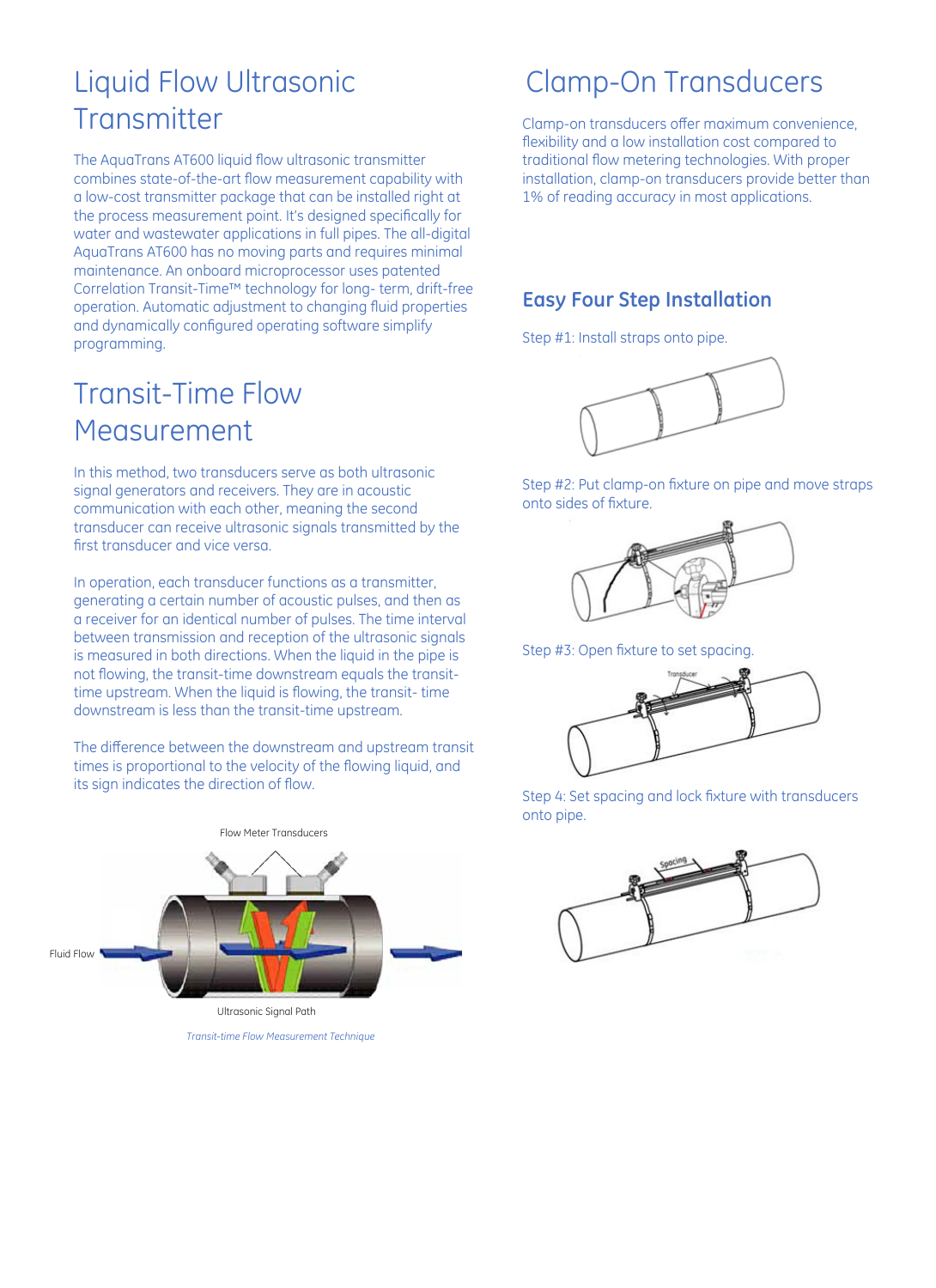## **Specifications**

### **Overall Operation and Performance**

#### **Fluid Types**

Liquids: acoustically conductive fluids, including most clean liquids, and many liquids with small amounts of entrained solids or gas bubbles

#### **Flow Measurement**

Patented Correlation Transit-Time™ model

#### **Pipe Sizes**

- 2 to 24in (50 to 600mm) standard
- Other sizes available upon request

#### **Pipe Materials**

All metals and most plastics. Consult GE for concrete, composite materials, and highly corroded or lined pipes.

#### **Accuracy**

- ±1% of reading in application
- ±0.5% in field calibration

*Installation assumes a fully developed, symmetrical flow profile (typically 10 diameters upstream and 5 diameters downstream of straight pipe run). Final installation accuracy is a function of multiple factors including fluid, temperature range, pipe centricity, and other.*

#### **Calibration**

All meters are water calibrated and delivered with a traceable calibration certificate.

### **Repeatability**

±0.2% of reading

#### **Range (Bidirectional)**

-40 to 40 ft/s (-12.19 to 12.19 m/s)

**Rangability (Overall)** 400:1

**Measurement Parameters** Velocity, Volumetric, and Totalized Flow

### **Electronics**

**Enclosure** Epoxy-coated aluminum weatherproof Type 4X/IP67

**Dimensions** 6.6 x 5.0 x 2.4in (168 x 128 x 61mm) Weight: 3.5 lbs/1.5kg

#### **Channels** One channel

**Display** Graphic LCD (128 x 64 pixels)

#### **Keypad**

Six-button keypad, for full functionality operation

#### **Error Display Indicator**

• Green or red light

#### **Power Supplies**

- Standard: 85 to 265 VAC, 50/60 Hz
- Optional: 12 to 28 VDC,  $\pm$  5%

#### **Power Consumption**

10 Watts in rush 5 Watts normal operation

#### **Operating Temperature**

-4°F to 131°F (–20°C to 55°C)

#### **Storage Temperature**

–40°F to 158°F (–40°C to 70°C)

#### **Outputs (Based on Configuration)**

- 4-20mA (24VDC powered, 600 $\Omega$  maximum load, 1500 VDC Isolation)
- Frequency, Pulse, Alarm (Passive output, 100VDC, 1A/1W maximum, 1500 VDC isolation)
- HART (FSK modulation, Category Flow, Protocol Version 7.5, Device Revision 2, MFG ID 157, Device Type Code 127, Number of device variables 34)
- Modbus/RS485 (Half-duplex, 1500 VDC Isolation)

Analog outputs Namur NE 43 compliant

#### **Certification**

CE, UL, CSA, MCert

### **Clamp-On Ultrasonic Flow Transducers**

#### **Temperature Ranges**

- Standard: -40°F to 302°F (-40°C to 150°C)
- Optional: -328°F to 752°F (-200°C to 400°C)

See specific transducer for exact temperature range.

#### **Mounting Fixture**

Anodized aluminum with stainless steel strapping

**Couplant** Solid couplant standard

**Rating** Standard: General purpose (IP66 or IP68) See transducer for exact rating